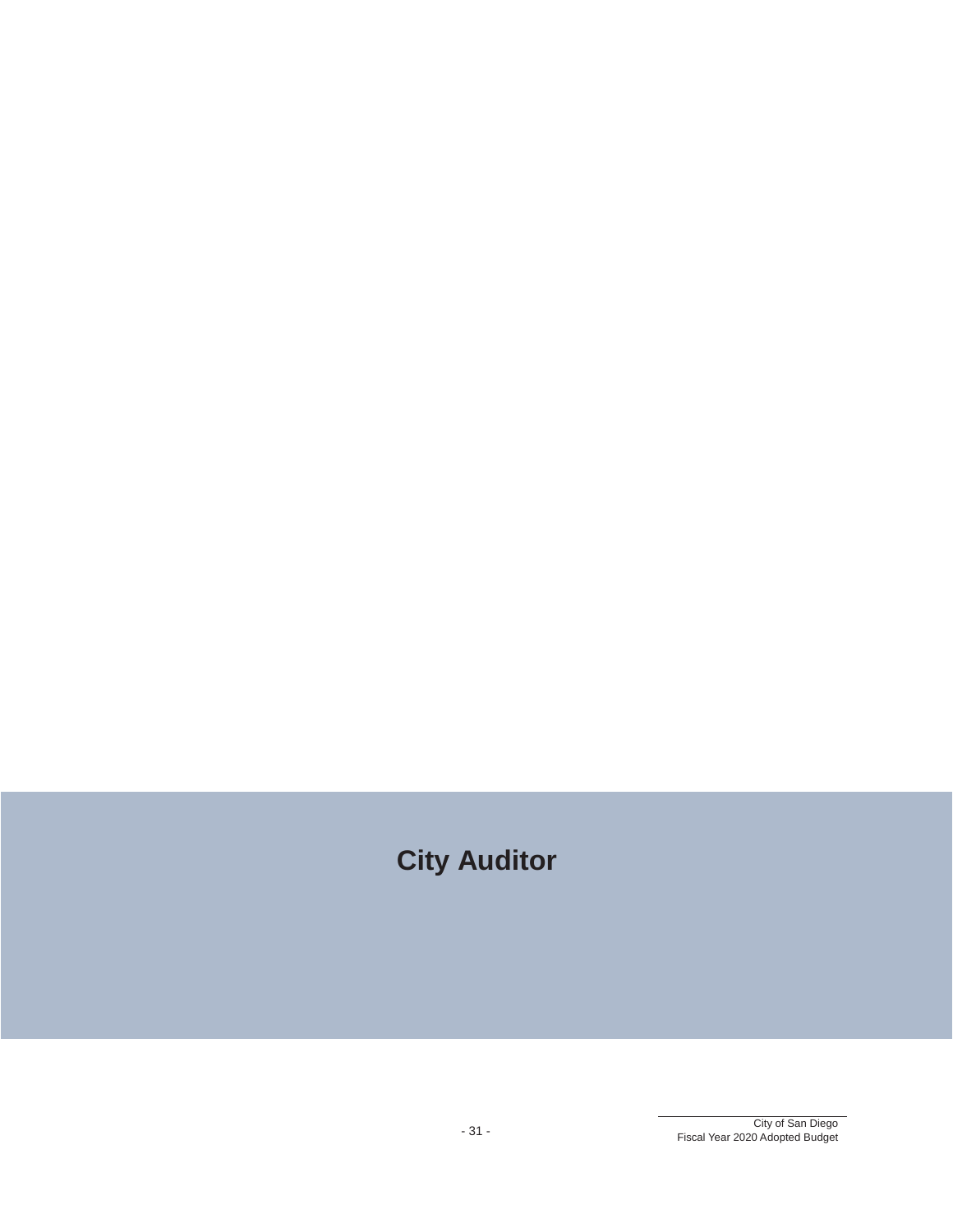

## **Page Intentionally Left Blank**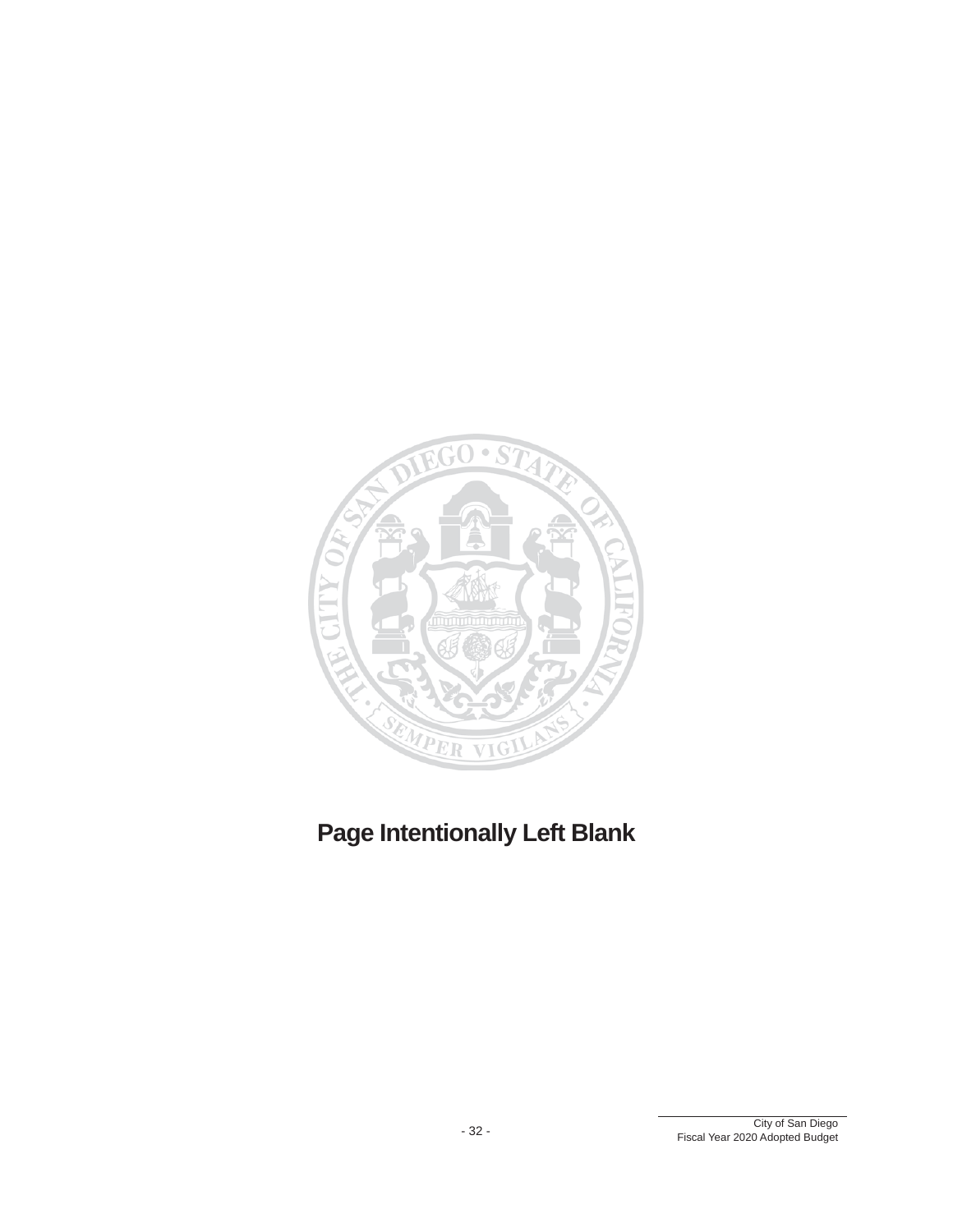

### **Description**

The Office of the City Auditor is an independent office that reports, and is accountable to, the Audit Committee and City Council. The City Auditor conducts performance audits of City departments, offices, and agencies in accordance with government auditing standards.

The audits may assess internal controls over financial reporting and evaluate how well the City complies with applicable laws, rules, and regulations; achieves stated goals and objectives; reports financial and performance information (reliability); efficiently and effectively uses resources; and safeguards and protects assets.

The Office of the City Auditor also administers the City's Fraud Hotline program and performs investigations for all material complaints received related to fraud, waste, and abuse.

#### *The mission is:*

To advance open and accountable government through accurate, independent, and objective audits and investigations that seek to improve the economy, efficiency, and effectiveness of City government.

#### *The vision is:*

Building public trust in government through GREATness in our work: GROWTH by owning our own personal and professional development; RESPECT by representing the office with integrity and treating all colleagues with consideration; EFFECTIVENESS by providing timely, objective, and accurate reviews of City programs and achieving solutions wherever problems are found; ACCOUNTABILITY by adhering to government auditing standards and committing to every project; TRUST by working on behalf of the San Diego community and conducting ourselves with high ethics, independence, and objectivity.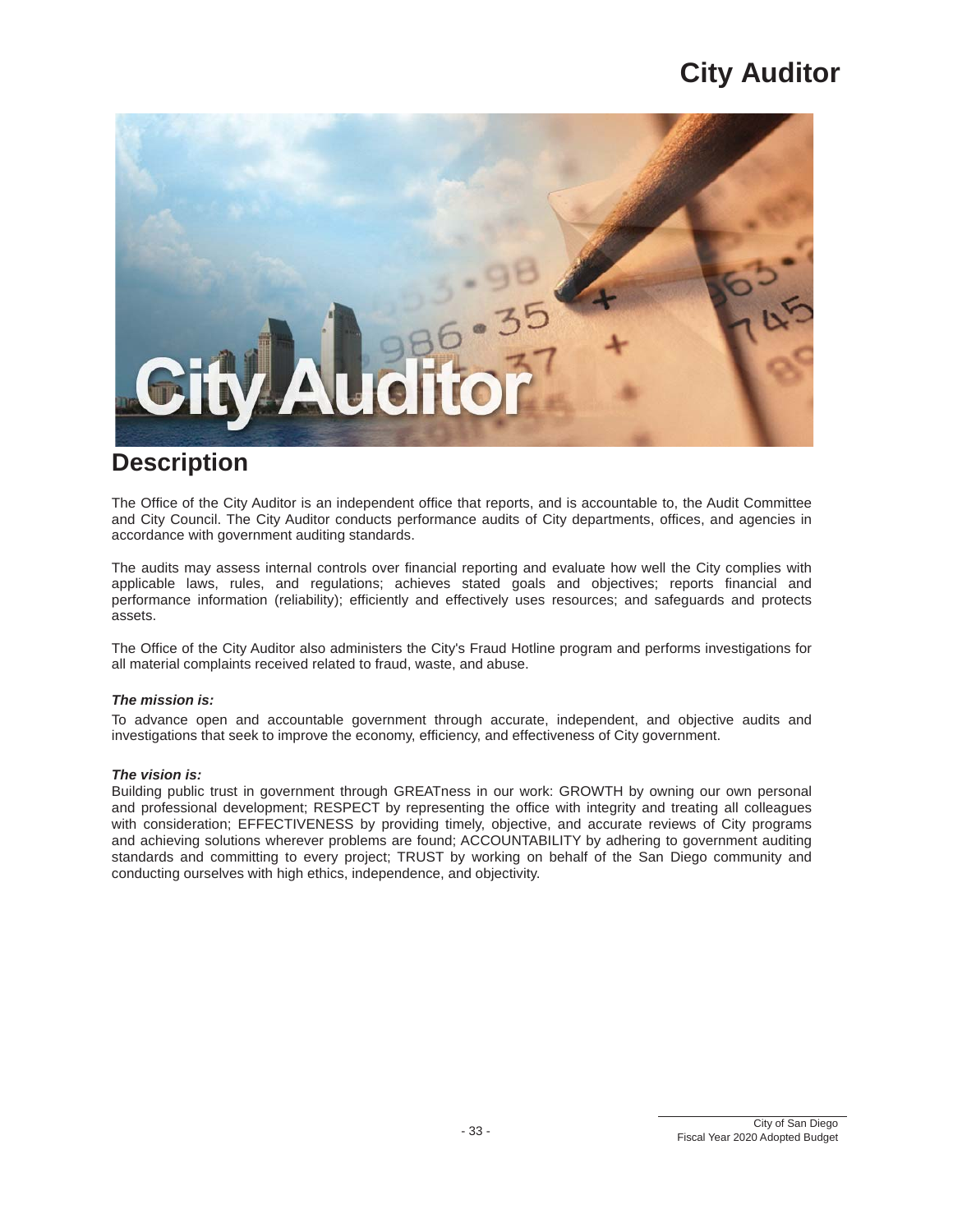### Goals and Objectives

- *Goal 1: Increase the economy, efficiency, and effectiveness of City government through audits and their recommendations. To fulfill its mission, the Office reports its independent and impartial reviews, conclusions, and recommendations based on performance audits and attestation engagements conducted. Some audit reports recommend ways to reduce costs or increase revenues. Other audit reports identify opportunities to increase effectiveness, use resources more efficiently, and improve internal controls. An annual audit workplan is prepared and presented to the Audit Committee each fiscal year. The audit workplan targets business processes and programs identified in the annual citywide risk assessment model.*
	- The Office will move towards accomplishing this goal by focusing on the following objectives: Improve performance of government programs and operations
	- Utilize audits to identify opportunities for improved efficiency and the effective use of City resources
	- Regularly report the status and encourage implementation of open recommendations
- *Goal 2: Provide independent, reliable, accurate, and timely information to the Mayor, Audit Committee, City Council, and other stakeholders. The City Auditor intends to provide results of all non-confidential audits to its stakeholders. To this end, the Office intends to provide regular updates to the Audit Committee, as well as copies of all issued audit reports to the Mayor and appropriate City management, members of the City Council and their staff, Audit Committee members, and the residents of San Diego via the City Auditor website.*
	- The Office will move towards accomplishing this goal by focusing on the following objective: Provide audit results, including findings and recommendations, to relevant stakeholders
- *Goal 3: Provide independent, confidential, and reliable investigations of all material allegations of fraud, waste, or abuse that are reported via the City's Fraud Hotline. The Office of the City Auditor will investigate all material complaints received related to fraud, waste, and abuse. The City Auditor will provide a means for City of San Diego employees, vendors, and residents to confidentially report any activity or conduct in which they suspect any instances of fraud, waste, abuse, or violations of laws and regulations that should be investigated.*
	- The Office will move towards accomplishing this goal by focusing on the following objective: Provide investigation results, including recommendations for necessary actions to be taken, for all allegations of fraud, waste, abuse, or violations of law and regulations that are found to be substantiated

| Performance Indicator                                                                           | <b>FY2018</b><br><b>Target</b> | <b>FY2018</b><br><b>Actual</b> | <b>FY2019</b><br><b>Target</b> | <b>FY2019</b><br><b>Actuals</b> | <b>FY2020</b><br><b>Target</b> |
|-------------------------------------------------------------------------------------------------|--------------------------------|--------------------------------|--------------------------------|---------------------------------|--------------------------------|
| Percentage of audit recommendations<br>management agrees to implement                           | 95%                            | 100%                           | 100%                           | 100%                            | 95%                            |
| Percentage of audit workplan completed<br>during the fiscal year                                | 90%                            | 89%                            | 90%                            | 92%                             | 90%                            |
| Percentage of hotline investigation<br>recommendations management agrees to<br><i>implement</i> | 90%                            | 100%                           | 100%                           | 100%                            | 90%                            |

### **Key Performance Indicators**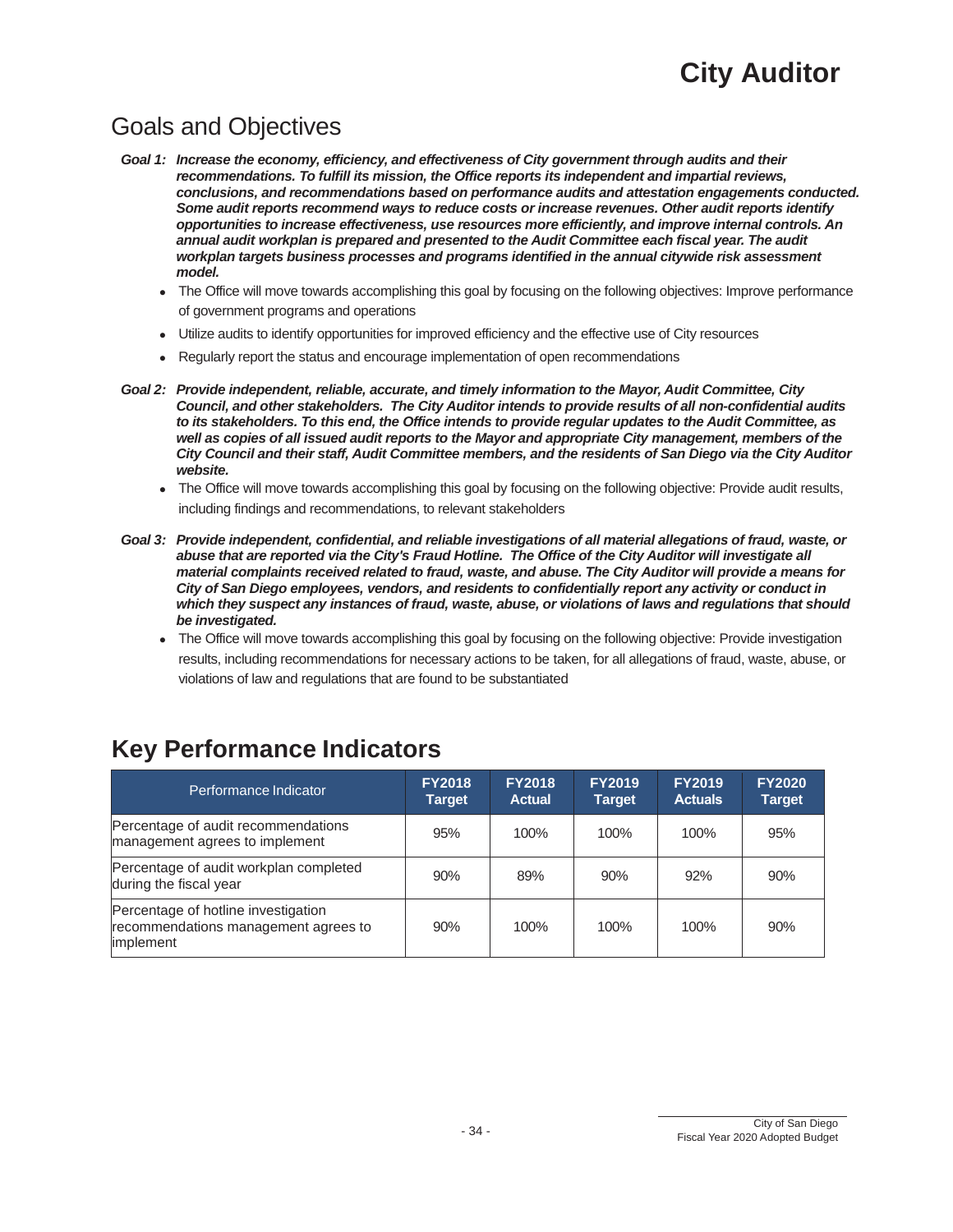### **Department Summary**

|                                      | <b>FY2018</b> | <b>FY2019</b> | <b>FY2020</b>  | FY2019-2020   |
|--------------------------------------|---------------|---------------|----------------|---------------|
|                                      | <b>Actual</b> | <b>Budget</b> | <b>Adopted</b> | <b>Change</b> |
| <b>FTE Positions (Budgeted)</b>      | 22.00         | 22.00         | 22.00          | 0.00          |
| Personnel Expenditures               | 3.343.323 \$  | 3.469.931     | 3.384.756 \$   | (85, 175)     |
| Non-Personnel Expenditures           | 520.215       | 625.309       | 631.661        | 6,352         |
| <b>Total Department Expenditures</b> | 3,863,538 \$  | 4,095,240     | 4,016,417      | (78, 823)     |
| <b>Total Department Revenue</b>      | $1,235$ \$    | ٠.            | ٠              |               |

### **General Fund**

#### **Department Expenditures**

|                     | <b>FY2018</b> | <b>FY2019</b> | <b>FY2020</b>  | FY2019-2020   |
|---------------------|---------------|---------------|----------------|---------------|
|                     | Actual        | <b>Budget</b> | <b>Adopted</b> | <b>Change</b> |
| <b>City Auditor</b> | 3.863.538 \$  | 4.095.240 \$  | 4.016.417 \$   | (78,823)      |
| <b>Total</b>        | 3,863,538 \$  | 4,095,240 \$  | 4.016.417 \$   | (78, 823)     |

#### **Department Personnel**

|                     | <b>FY2018</b><br><b>Budget</b> | <b>FY2019</b><br><b>Budget</b> | <b>FY2020</b><br><b>Adopted</b> | FY2019-2020<br><b>Change</b> |
|---------------------|--------------------------------|--------------------------------|---------------------------------|------------------------------|
| <b>City Auditor</b> | 22.00                          | 22.00                          | 22.00                           | 0.00                         |
| <b>Total</b>        | 22.00                          | 22.00                          | 22.00                           | 0.00                         |

### **Significant Budget Adjustments**

|                                                                                                                                                                                                                                                                                            | <b>FTE</b> | <b>Expenditures</b> | <b>Revenue</b> |
|--------------------------------------------------------------------------------------------------------------------------------------------------------------------------------------------------------------------------------------------------------------------------------------------|------------|---------------------|----------------|
| <b>Support for Information Technology</b><br>Adjustment to expenditure allocations according to a zero-<br>based annual review of information technology funding<br>requirements.                                                                                                          | $0.00$ \$  | 8,650 \$            |                |
| Pay-in-Lieu of Annual Leave Adjustments<br>Adjustment to expenditures associated with projected<br>compensation to employees in-lieu of the use of annual leave.                                                                                                                           | 0.00       | 2,731               |                |
| <b>Non-Discretionary Adjustment</b><br>Adjustment to expenditure allocations that are determined<br>outside of the department's direct control. These allocations<br>are generally based on prior year expenditure trends and<br>examples of these include utilities, insurance, and rent. | 0.00       | (2,298)             |                |
| <b>Salary and Benefit Adjustments</b><br>Adjustments to reflect savings resulting from vacant positions<br>for any period of the fiscal year, retirement contributions,<br>retiree health contributions, and labor negotiations.                                                           | 0.00       | (87,906)            |                |
| Total                                                                                                                                                                                                                                                                                      | $0.00$ \$  | $(78, 823)$ \$      |                |

### **Expenditures by Category**

| <b>FY2018</b><br><b>Actual</b> | <b>FY2019</b><br><b>Budget</b> | <b>FY2020</b><br><b>Adopted</b> | FY2019-2020<br><b>Change</b> |
|--------------------------------|--------------------------------|---------------------------------|------------------------------|
|                                |                                |                                 |                              |
| \$<br>2,071,484 \$             | 2,117,625 \$                   | 2,251,165 \$                    | 133,540                      |
| 1,271,839                      | 1,352,306                      | 1,133,591                       | (218, 715)                   |
| 3,343,323                      | 3,469,931                      | 3,384,756                       | (85, 175)                    |
|                                |                                |                                 |                              |
| \$<br>$6,765$ \$               | 16,703 \$                      | 16,898 \$                       | 195                          |
|                                |                                |                                 |                              |